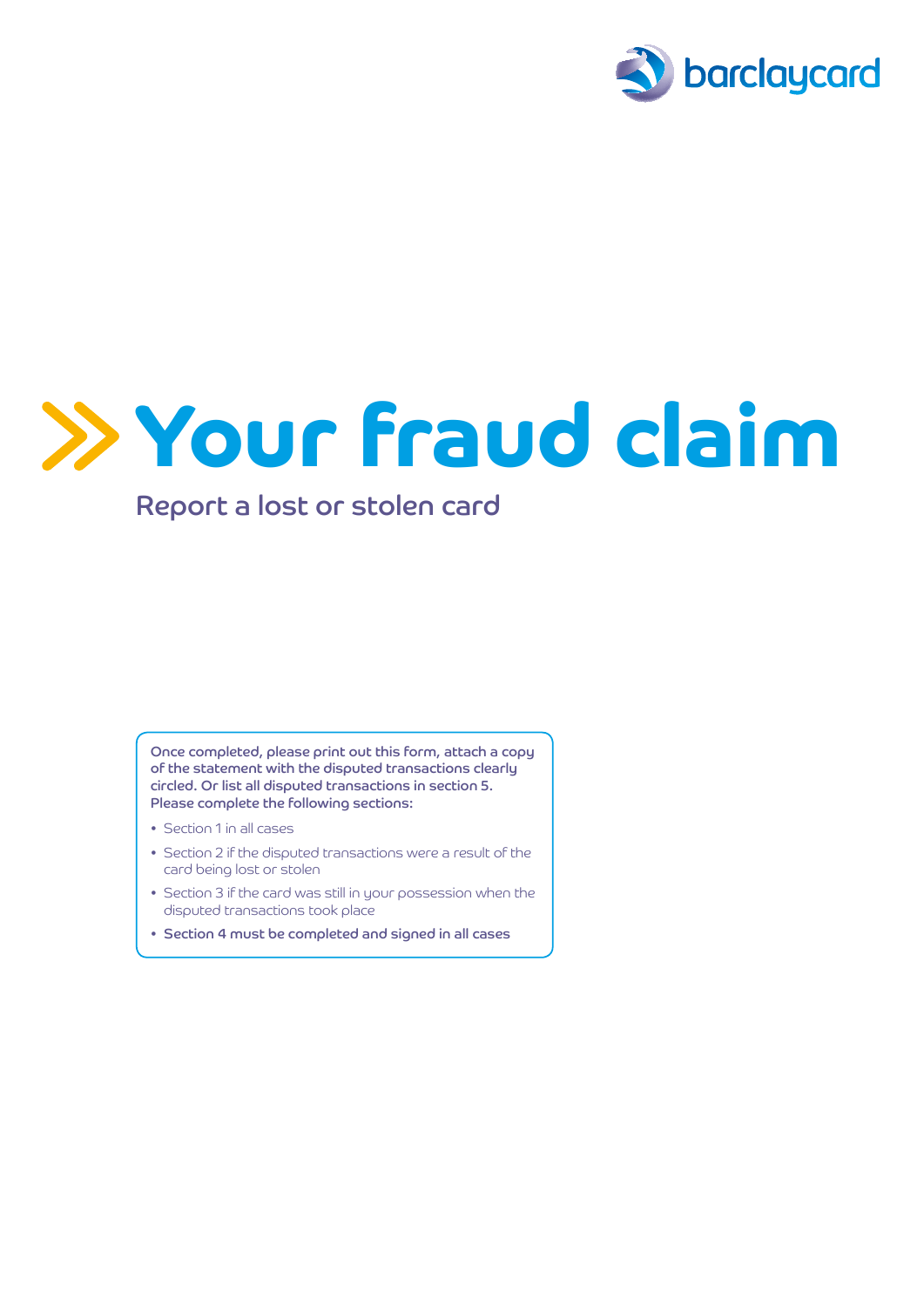

| Section 1 - Cardholder details | Section 2 - Lost and stolen cards                                                                                                                                                                                                                             |
|--------------------------------|---------------------------------------------------------------------------------------------------------------------------------------------------------------------------------------------------------------------------------------------------------------|
| Company name:                  | Was your card lost?<br>Yes<br><b>No</b>                                                                                                                                                                                                                       |
| Card number:                   | Date of loss:                                                                                                                                                                                                                                                 |
| Card expiry date (if known):   | Details of loss:                                                                                                                                                                                                                                              |
| Surname:                       |                                                                                                                                                                                                                                                               |
| First names:                   | Was your card stolen?<br>Yes<br><b>No</b><br>Date of theft:                                                                                                                                                                                                   |
| Home telephone:                |                                                                                                                                                                                                                                                               |
| Business telephone:            | Details of theft:                                                                                                                                                                                                                                             |
| Mobile telephone:              | Did you keep your Personal Identification Number<br>(PIN) with your card?                                                                                                                                                                                     |
| Email address:                 | <b>No</b><br>Yes<br>Did you keep a separate record of your PIN e.g. in a diary?<br>Yes<br><b>No</b><br>Have you ever revealed your PIN to anyone else?<br>Yes<br>No.<br>If yes, to whom did you reveal your PIN?                                              |
|                                | Was the loss or theft reported to the police? <sup>†</sup><br>Yes<br><b>No</b><br>If yes, to which police station:                                                                                                                                            |
|                                | Crime number:                                                                                                                                                                                                                                                 |
|                                | Officer name/number:                                                                                                                                                                                                                                          |
|                                | Date of report:                                                                                                                                                                                                                                               |
|                                | <sup>†</sup> If you have answered No to this question, please be<br>advised if your card has been lost or stolen we have an<br>obligation as a business to report this to the police.<br>Note - we do not require you to provide confirmation<br>of your PIN. |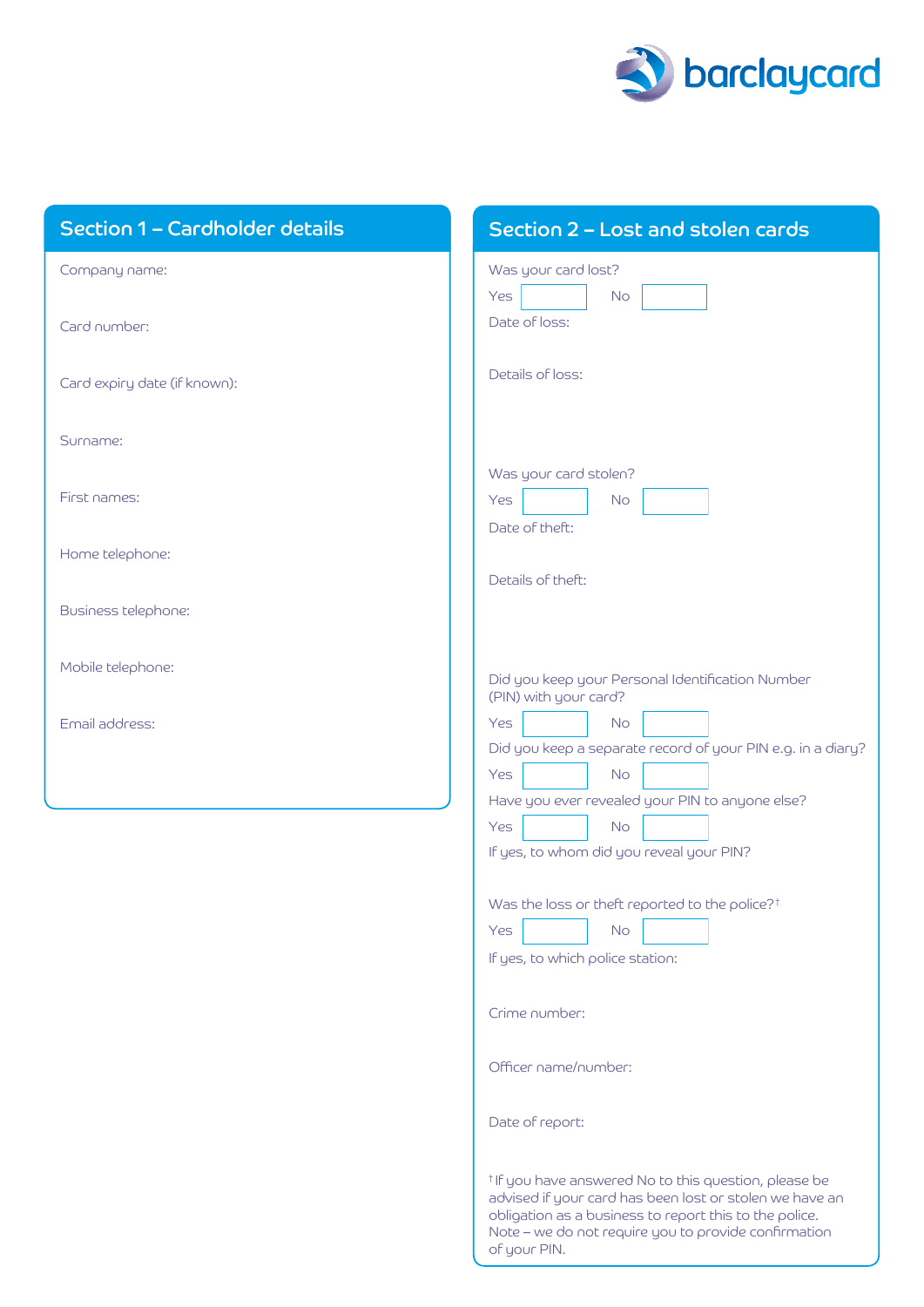

| <b>Section 3 - Disputed transactions</b>                                                                                                                                                                                                                                                                          | Section 4 - Statement of claim                                                                                                                                                                                                                                                                                                                                                                                                                                                                                                                                                      |
|-------------------------------------------------------------------------------------------------------------------------------------------------------------------------------------------------------------------------------------------------------------------------------------------------------------------|-------------------------------------------------------------------------------------------------------------------------------------------------------------------------------------------------------------------------------------------------------------------------------------------------------------------------------------------------------------------------------------------------------------------------------------------------------------------------------------------------------------------------------------------------------------------------------------|
| Has the card ever been out of your possession other than<br>when handed to a cashier?                                                                                                                                                                                                                             | Card number:                                                                                                                                                                                                                                                                                                                                                                                                                                                                                                                                                                        |
| Yes<br><b>No</b><br>If yes, please give details:                                                                                                                                                                                                                                                                  | Name on card:                                                                                                                                                                                                                                                                                                                                                                                                                                                                                                                                                                       |
| Could anybody have taken your card, used it and<br>replaced it? (For example, a colleague or family member?)<br>Yes<br><b>No</b><br>If yes, please give details:                                                                                                                                                  | a) I declare that the transactions highlighted on the<br>attached statement were not sanctioned by me or by<br>anyone acting upon my authority or with my consent<br>or knowledge.<br>b) Neither I nor any employee from my company<br>authorised or participated in these transactions or<br>received any benefit directly from them.<br>c) lauthorise you to disclose to the police details of this<br>case in order to pursue any criminal investigation.<br>d) I understand that this statement may be used in<br>court proceedings.                                            |
| Have you ever allowed anyone else to use your<br>card or card details to make a purchase?<br>Yes<br><b>No</b><br>If yes, please give details:                                                                                                                                                                     | e) I am responsible for using the correct email address<br>when sending this document.<br>Cardholder's signature:<br>Please sign and return your completed form<br>within 28 days via:<br>email:<br>noreplyfrauddisclaimersbarclaycard@barclayscorp.com                                                                                                                                                                                                                                                                                                                             |
| Do you recognise the amount and/or date of the disputed<br>transactions but not the name on your statement?<br>Yes<br><b>No</b><br>If any of the disputed transactions took place abroad, have<br>you visited this country/ these countries in recent months?<br><b>No</b><br>Yes<br>If yes, please give details: | or by post:<br>Barclaycard, 51 Saffron Road, Leicester LE18 4US<br>Once we receive your signed form, you can expect to<br>receive a refund within seven working days, unless we<br>require further information from you, at which point we'll<br>contact you. Should the form not be returned within<br>28 days, we shall assume that you now accept all the<br>previously disputed transactions as genuine and these<br>will be reapplied to your account. In the meantime, you<br>will not be billed for any queried items and you won't pay<br>any interest or charges for them. |
|                                                                                                                                                                                                                                                                                                                   |                                                                                                                                                                                                                                                                                                                                                                                                                                                                                                                                                                                     |

Thank you for your attention to these detailed questions. This will help us to pursue your case and combat fraud.

Should you have any other information relevant to this case please attach a further sheet. Please now complete and sign the Statement of claim (see Section 4).